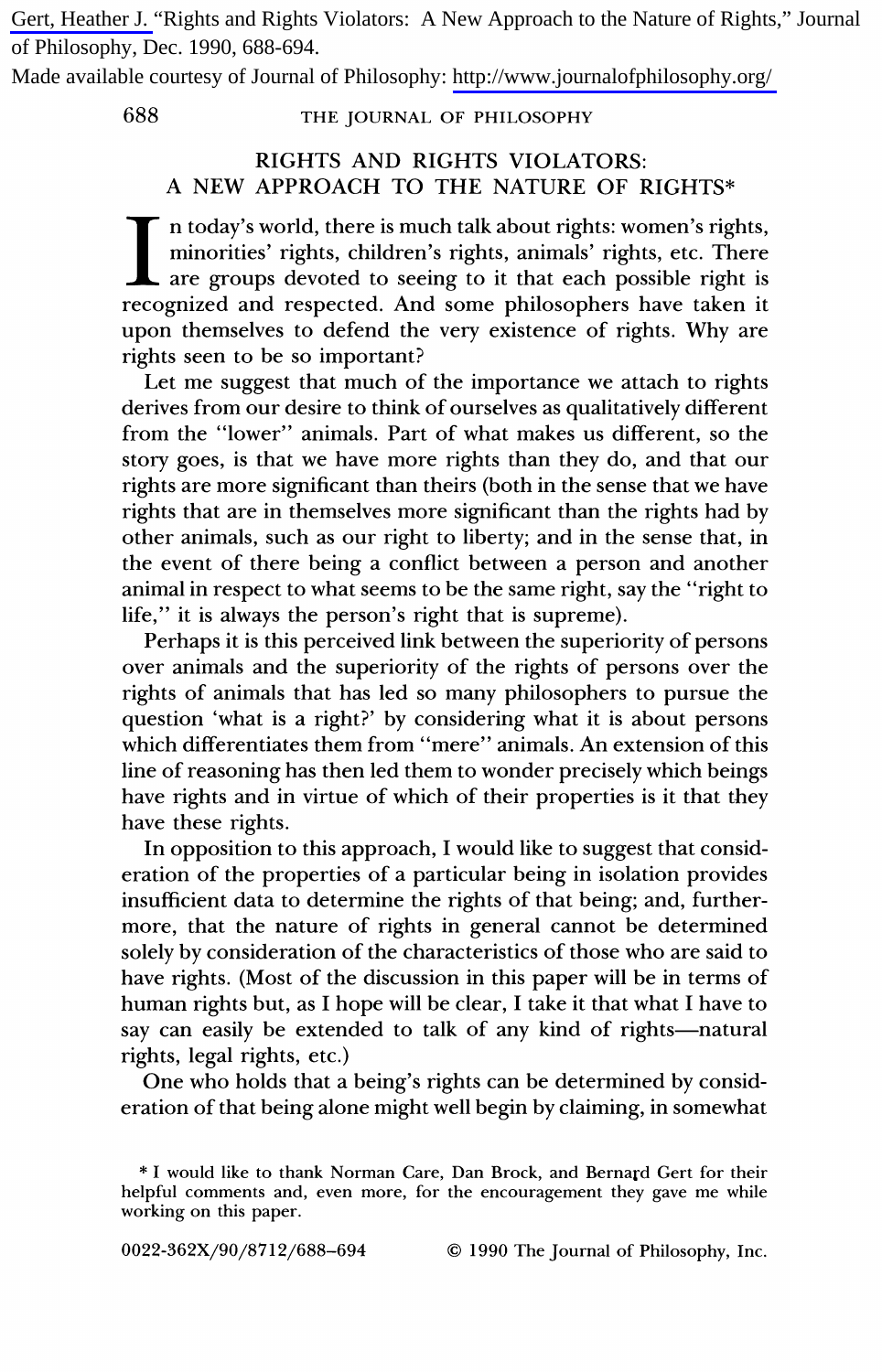more precise language, that sentient beings such as ourselves have the right not to be caused pain, and to add that such beings have this right in virtue of something having to do with their sentience. It is a commonplace, however, to note that broadly phrased rights claims such as this will not do. The dentist to whom  $I$  go to have a cavity filled does not violate a right of mine simply because her drilling causes me pain. Nor does the cavity, which caused the toothache, violate my right.

My proposal is that we consider a new question: In virtue of what do we say that a being is capable of *violating (or respecting)* a right? It may seem strange to consider what can violate, or "break," a right in order to discover something about rights. Certainly we do not discover much about china vases by considering small children and bulls. Nevertheless, I believe we will find that this question sheds as much light on the nature of rights as does the seemingly more appropriate question: In virtue of what does a being have a right?

To begin our discussion, let us imagine the following scenario: Allison, a fully competent adult person, is sitting at home, quietly reading in her favorite armchair. Suddenly, a crash breaks the stillness of the evening, and Bertha appears in front of her. Bertha leaps at Allison and violently attacks her. Just as suddenly, Bertha disappears, leaving Allison with a broken arm, and covered with scratches and bruises. Can we say of Allison that her rights have been violated?

No doubt it is tempting to say that the above paragraph clearly describes a situation in which a person's rights have been violated. It must be recognized, however, that this is tempting only because we have made certain assumptions about Bertha. But, in fact, we have been told nothing about her. She may be something more or less in keeping with our assumptions, say, a hostile youth who wantonly beats unsuspecting persons. But perhaps she is a tormented paranoid schizophrenic, mistakenly released from a mental institution, or a wild bear that has wandered into Allison's home from a nearby forest.

Most will agree that, if Bertha is a hostile youth, then Allison's rights have been violated, whereas if Bertha is a wild bear, they have not. There will be more disagreement, I believe, over the case in which Allison has been attacked by Bertha the schizophrenic.<sup>1</sup>

<sup>&</sup>lt;sup>1</sup> There are at least two factors that complicate the case of Bertha the paranoid schizophrenic. First, we are not sure how to assess the rational capabilities of a paranoid schizophrenic: Are we to evaluate his actions on the basis of his beliefs, in which case actions such as those of Bertha may be justified? Or are we to evaluate his actions on the basis of the "real" situation, in which case such actions are often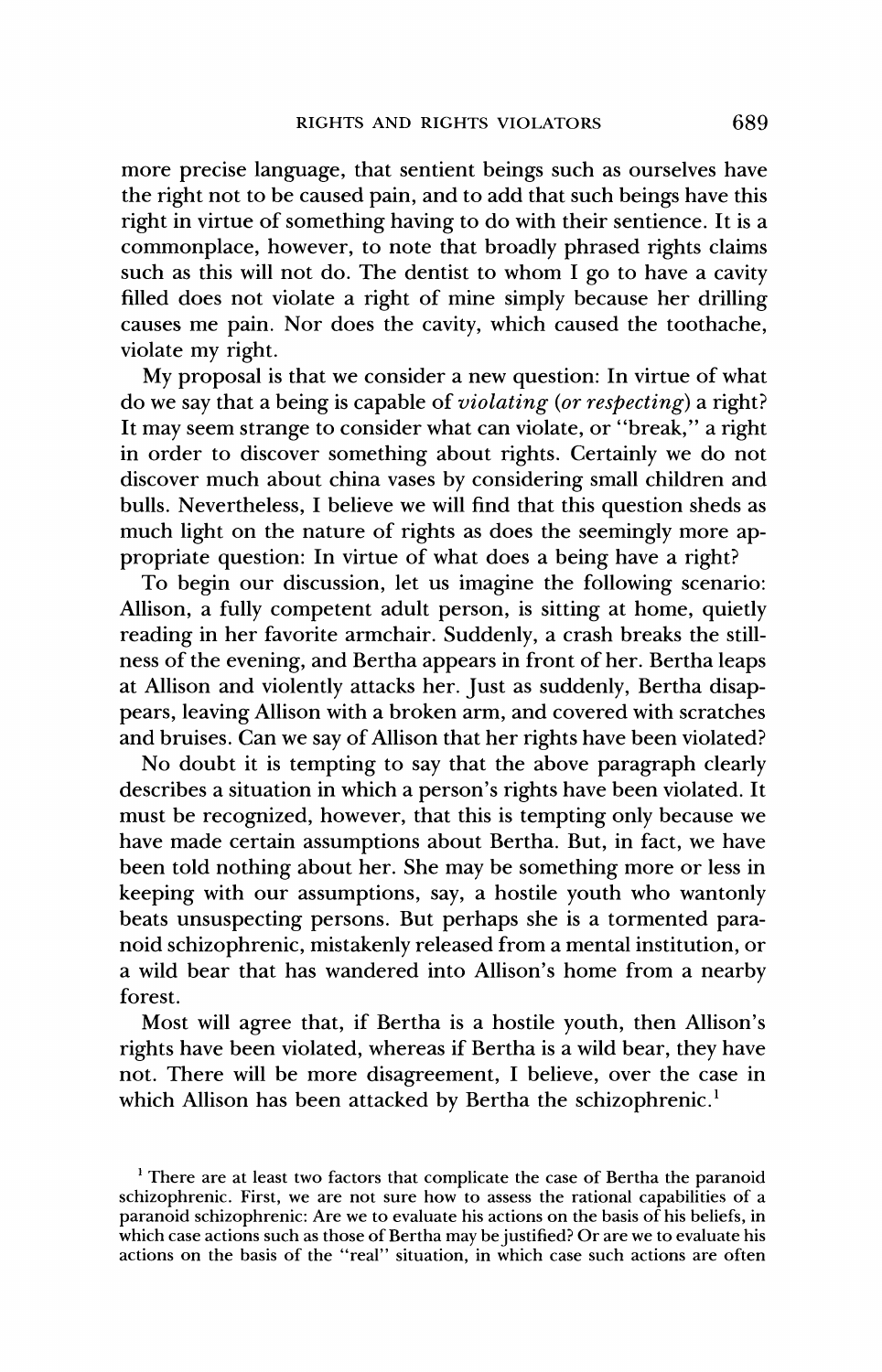These various evaluations can only be correct if it is true that, in determining whether or not a certain act constitutes the violation of a right, we in fact do take into account not only the characteristics of that which is said to hold the right, but also the characteristics of that which performs the action said to violate the right.

Actions, the external appearances of which are identical, will or will not be said to violate a right depending on whether or not a  $person<sup>2</sup>$  is performing the action. So, a human-looking robot that malfunctions and stabs a person *would not* be said to have violated a right, whereas a person going through precisely the same motions *would* be said to be violating a right. (A robot that is programmed to stab a person probably is a *means* toward violating that person's right; nevertheless, it is not the robot that violates the right.) Or, to make the same point from the opposite direction, the animals and objects of children's stories can violate rights precisely because they are to be considered as persons. A malicious tea kettle that manages to spill boiling water on someone will be said to have violated that person's right not to be hurt. A real tea kettle that does what appears to be exactly the same thing will not be said to have violated anyone's right.

I would now like to suggest that the criteria that an entity must meet in order to be said to violate another's rights are more stringent than the criteria that an entity must meet in order to be said to have rights. To see this, consider the scene between Allison and Bertha in reverse-in this case Allison unprovokedly attacks Bertha. Most would agree that under *any* of the three descriptions of Bertha it would be said that Allison has violated her rights; and there is no doubt that, under either of the first two descriptions of Bertha (as a hostile youth, or as a paranoid schizophrenic), her rights will be said to have been violated. To take another example: if a small child, in the throes of a temper tantrum, injures an adult, we will not say that the child has violated the adult's rights. If, however, an adult in the throes of a tantrum inflicts comparable injuries on a small child, most of us will say that the child's rights *have* been violated.

Let us stop to consider the case in which a child harms an adult.

unjustified. Is a paranoid schizophrenic unable to recognize and respect the rights of others? If he is unable to recognize and respect the rights of others he cannot have violated Allison's right.

The second factor to take into account is that others may have duties concerning Bertha the schizophrenic such that *they* will be said to have violated Allison's right by releasing Bertha.

<sup>&</sup>lt;sup>2</sup> Although I am not going to attempt to define 'person', it should be noted that I do not intend it to be understood as synonymous with 'human being'.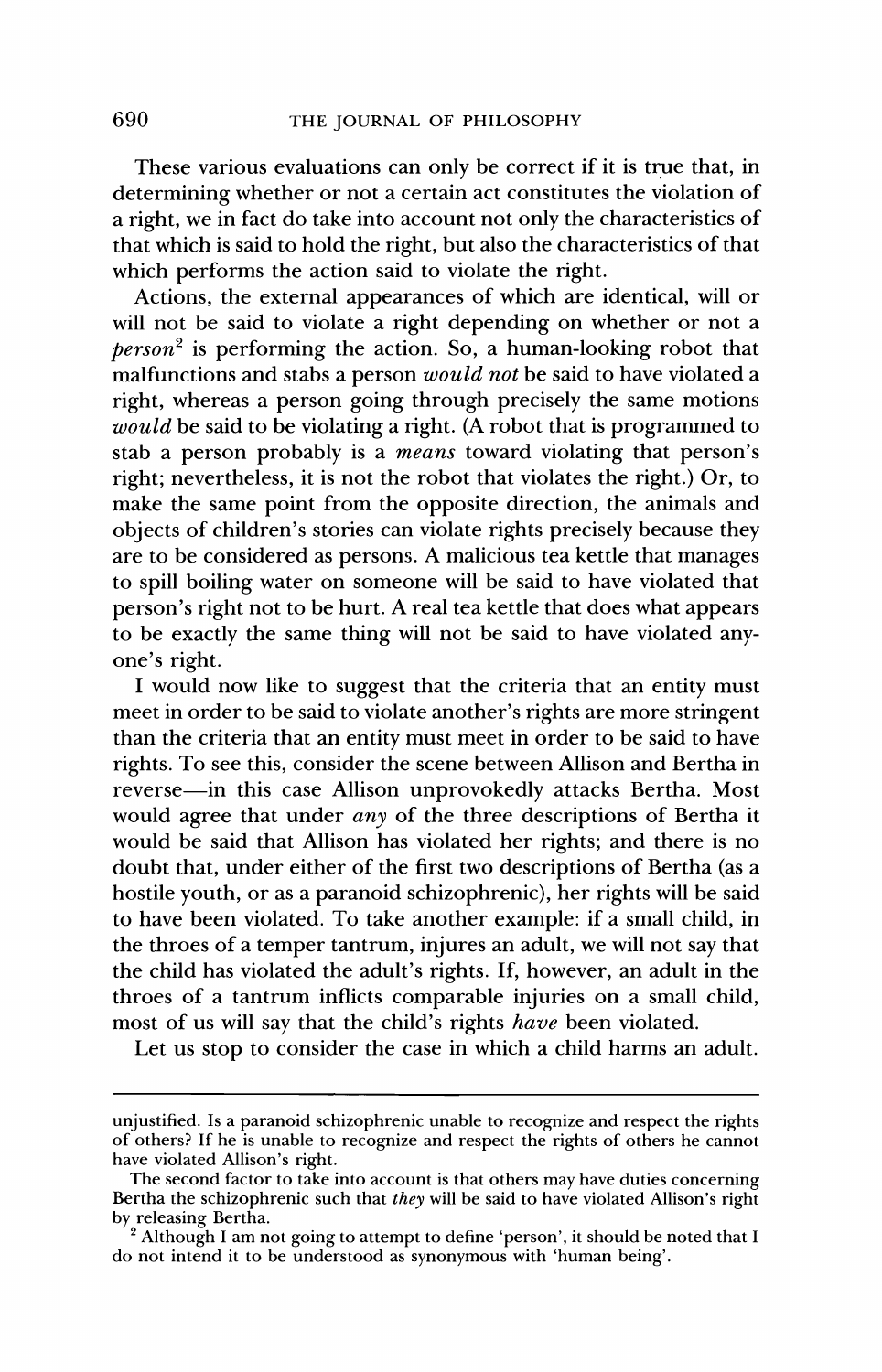Let us imagine that she bites him. If the child is a newborn, we would certainly not say that she has violated a right of the adult. Nor are we likely to say that the adult's right has been violated by a toddler in her testing stage. By the time the child is five, however, many will say that she violates the adult's right when she bites him. And by the age of eight or ten almost all would agree that the child does violate the adult's right.

Whether or not one contends that human beings grow into their rights, we will all agree that we grow into our ability to recognize and respect the rights of others (and therefore that we grow into the ability to violate them as well). The newborn is presumably unable to differentiate between her own actions and the actions of those around her, and so it would be inappropriate to hold her responsible for her actions (if she can even be properly said to act). It is probably also inappropriate to hold a toddler to be morally responsible for her actions, but at this age the child is aware of being the originator of her own actions, and so it is now appropriate to attempt to affect her behavior through some sort of discipline. By the age of five, we are pretty sure that the child will have learned that being bitten hurts. and that her biting is therefore unacceptable. And by the time she is ten years old, we are certain that the intellectually and emotionally normal child will have learned that such behavior is forbidden; and we will hold her morally responsible for such actions.

The ability to respect or violate the rights of others thus seems to rely on an intellectual (and emotional?) ability to recognize the harms one can do to another being, and the types of behavior considered to be inappropriate. Some philosophers, such as Michael Tooley,<sup>3</sup> have tried to make the *possession* of a right contingent on a similar level of intellectual competence, but for the most part we recognize no such intellectual prerequisite for the possession of rights. There are many real disagreements in the literature over what is to be said to have rights, and why, and so I shall not attempt to give a list of sufficient conditions for possessing rights. Perhaps all that is common to the various accounts is the idea that the entity must be able to suffer harm (on one or another understanding of 'harm').

The fact that there is so much explicit disagreement over that in virtue of which an entity can be said to have a right, along with the fact that there is such implicit agreement in regard to that in virtue of which an entity can violate or respect a right,<sup>4</sup> leads me to suggest

<sup>&</sup>lt;sup>3</sup> "A Defense of Abortion and Infanticide," in Joel Feinberg, ed., *The Problem of Abortion* (Belmont, CA: Wadsworth, 1973), p. 60.

<sup>&</sup>lt;sup>4</sup> As evidenced by the fact that the examples used by those who write on rights never involve inanimate objects violating rights, for example.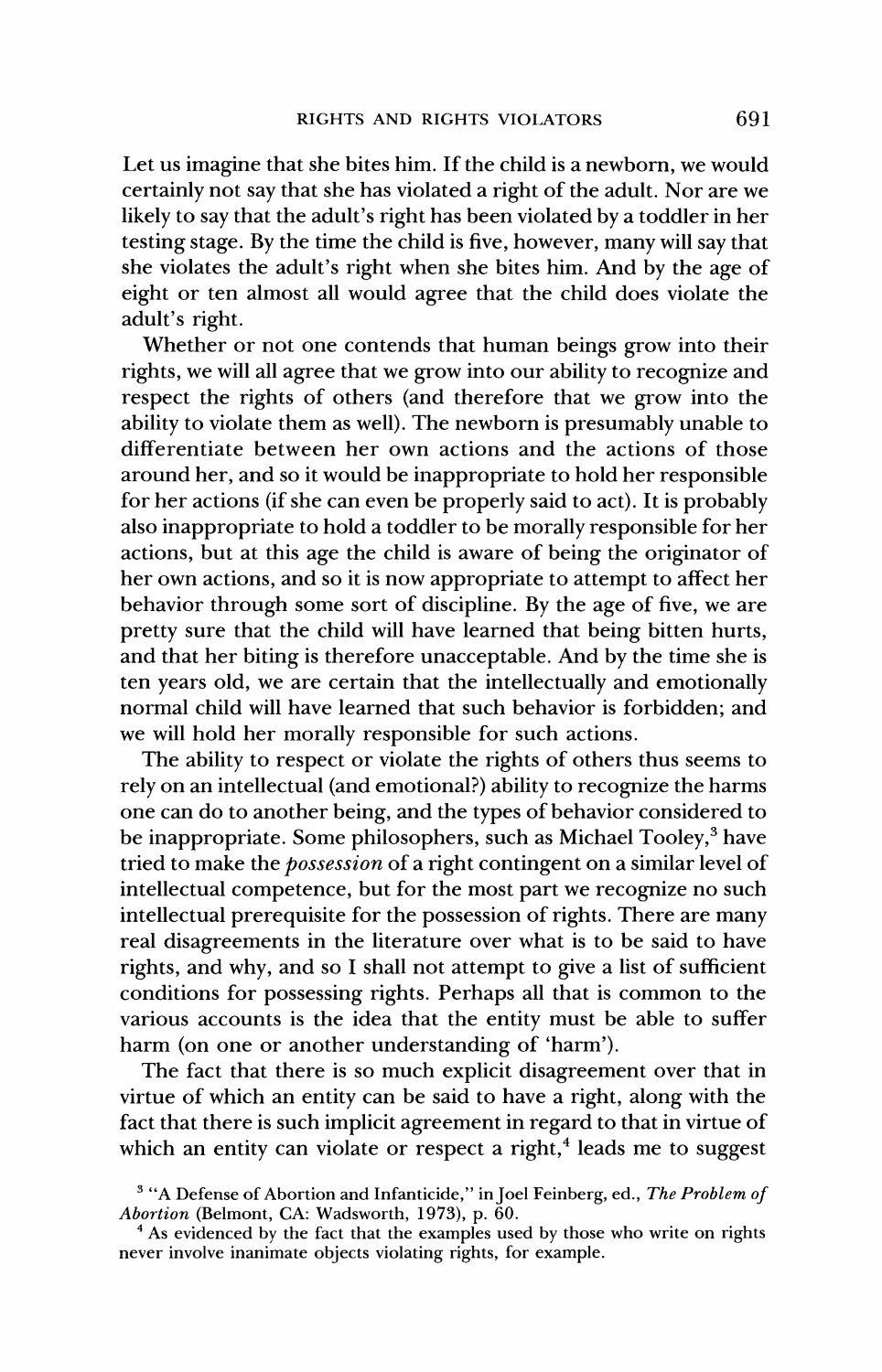that in discussions of rights we are at least as concerned with rights violators or respecters and their behavior as we are with the holders of rights and their possessions.

When we come to see the importance of the concepts of "respecting" and "violating rights" as compared to the concept of "possessing" or "having a right" we can begin to get a clearer picture of both what is correct and what is incorrect about many of the claims often made for rights. For instance, it is often said that the importance of having a right lies in the power it gives one to make a claim for some good. Thus, David Lyons<sup>5</sup> says;

When A, in particular, holds a certain right against B, A is a claimant against B. A "claimant" is one empowered to press or waive a claim against someone with a corresponding duty or obligation. He can, if he wishes, release the other from his obligation and cancel it, or he can insist upon its performance (ibid., p. 60).

If 'to empower' is taken to mean "to give one the power to. . . ," however, one who has a right is certainly not necessarily empowered to press or waive a claim. A kidnapping victim who is bound and gagged certainly does not have the power to press or waive his claims against his captors. Nor does a comatose patient have this power in regard to her physicians or relatives. Moreover, many say that some rights are inalienable—that is, those who are said to hold such rights are *disabled from* waiving them, such as the rights to life and to liberty. Many persons also feel that at least some animals have some basic rights, such as the right not to be caused pain for no good reason. But to say that the having of a right empowers one to make a claim rules out all animal rights from the very beginning. To this extent, then, the idea that rights empower is incorrect.<sup>6</sup> Similar examples would also show that rights do not empower others to make claims on behalf of the rightholder.

Nevertheless, we do expect others to refrain from kidnapping us and to help us when we are patients and cannot demand such help. To the extent that society is such that it makes these expectations reasonable we may consider ourselves to be thereby empowered. That is, we are empowered in a substantial way by rights only in so far

<sup>5 &</sup>quot;Rights, Claimants, and Beneficiaries," in David Lyons, ed., *Rights* (Belmont, CA: Wadsworth, 1979).

<sup>&</sup>lt;sup>6</sup> This point should not be confused with the assertion that having a right, or being said to have a right, has nothing to do with making claims. The having of a right is almost certainly necessary in order to press or waive a claim, but it is certainly not sufficient; nor does the pressing of a right guarantee that others will act in the desired manner.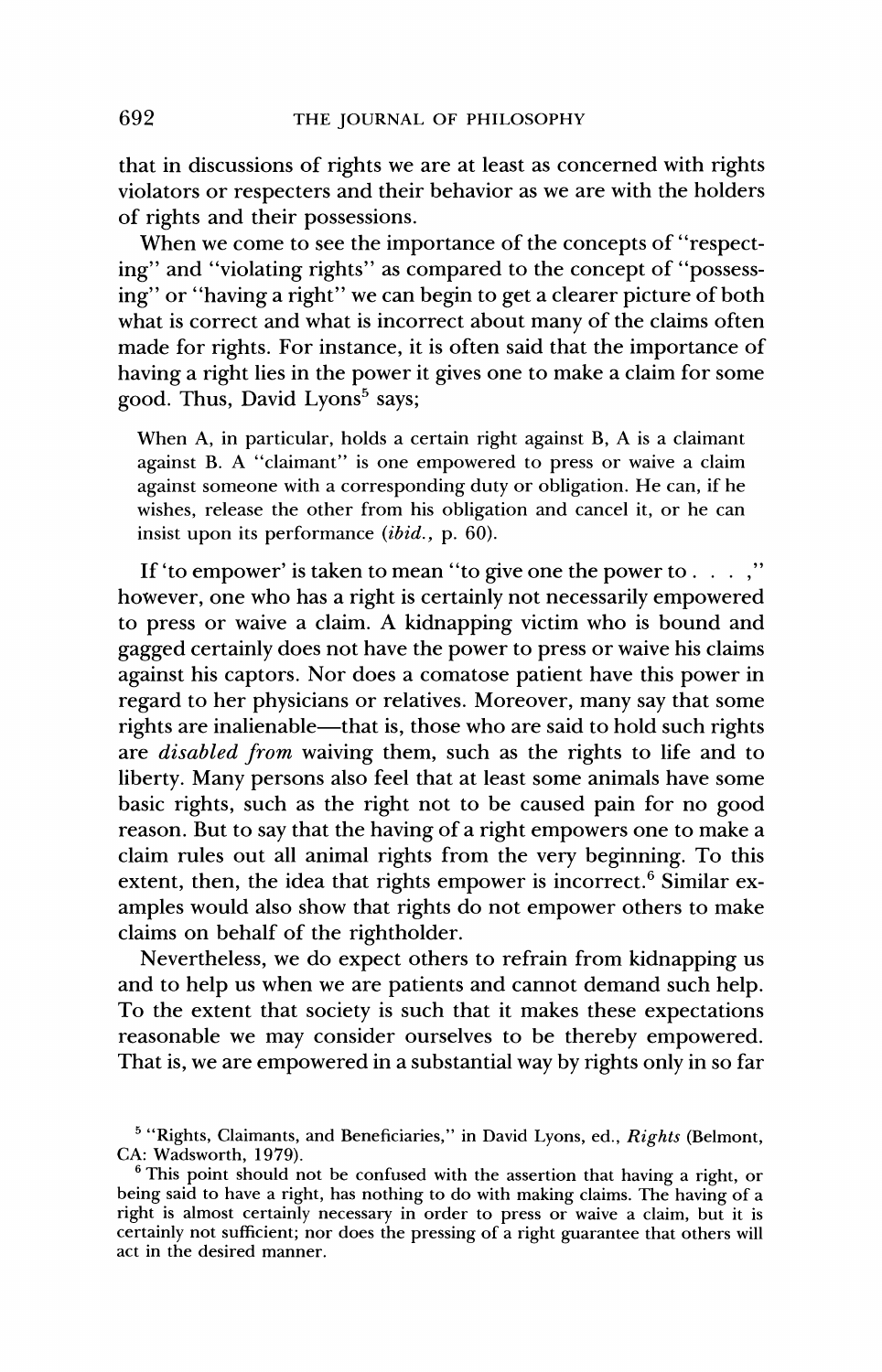as we are empowered by that behavior of others which we call "respecting rights."

Joel Feinberg7 adds an interesting twist to the idea that rights are the grounds of claims. He holds that to have a right is to have a *valid claim,* and that to have a valid claim involves the ability of those to whom the claim is made to fulfill that claim. In other words, *A* can only be said to have a valid claim against *B* to do X if it is within *B's*  power to do X: and *A* can only be said to have a right to X if there is someone who is able to do  $X$ .

An implication of Feinberg's view is that we say of a person that he has a given right only in those situations which involve another entity which is capable of acting in such a way as to be said to be either respecting or violating that right. Therefore, one must know something about the potential rights violator before one can know about a right.

Furthermore, as Feinberg himself notes, we do sometimes want to say of a given person or group of persons that they have certain rights even when, right now, no one is in a position to grant that to which they are said to have a right. He suggests that we admit the existence of claims in such instances, but due to his definition of 'valid claim' he cannot call these claims valid, and therefore cannot associate them with *existing* rights (though he does call them the "grounds" for future rights). This type of reasoning forces Feinberg to say such things as that persons in underdeveloped countries may not have the right to even a minimal amount of food—e.g., if there is no one in a position to provide that food. He leaves it open how one is to justify the push that is often needed to make a "claim," such as the claim to food, into a "valid claim"; that is, how we would justify insisting that we work toward changing the situation so as to allow others, in the future, to be able to fulfill the claim.

In a similar vein, it is said that rights are necessary for a secure society. Richard Wasserstrom<sup>8</sup> tells us that,

To live in a society in which there are rights and in which rights are generally respected is to live in a society in which the social environment has been made appreciably more predictable and secure. It is to be able to count on receiving and enjoying more objects of value. Rights have, therefore, an obvious psychological, as well as moral, dimension and significance *(ibid., p. 49).* 

<sup>7</sup>"The Nature and Value of Rights," in *Rights,* pp. 46-56.

<sup>8</sup> Richard Wasserstrom, "Rights, Human Rights, and Racial Discrimination," in *Rights,* pp. 78-91.